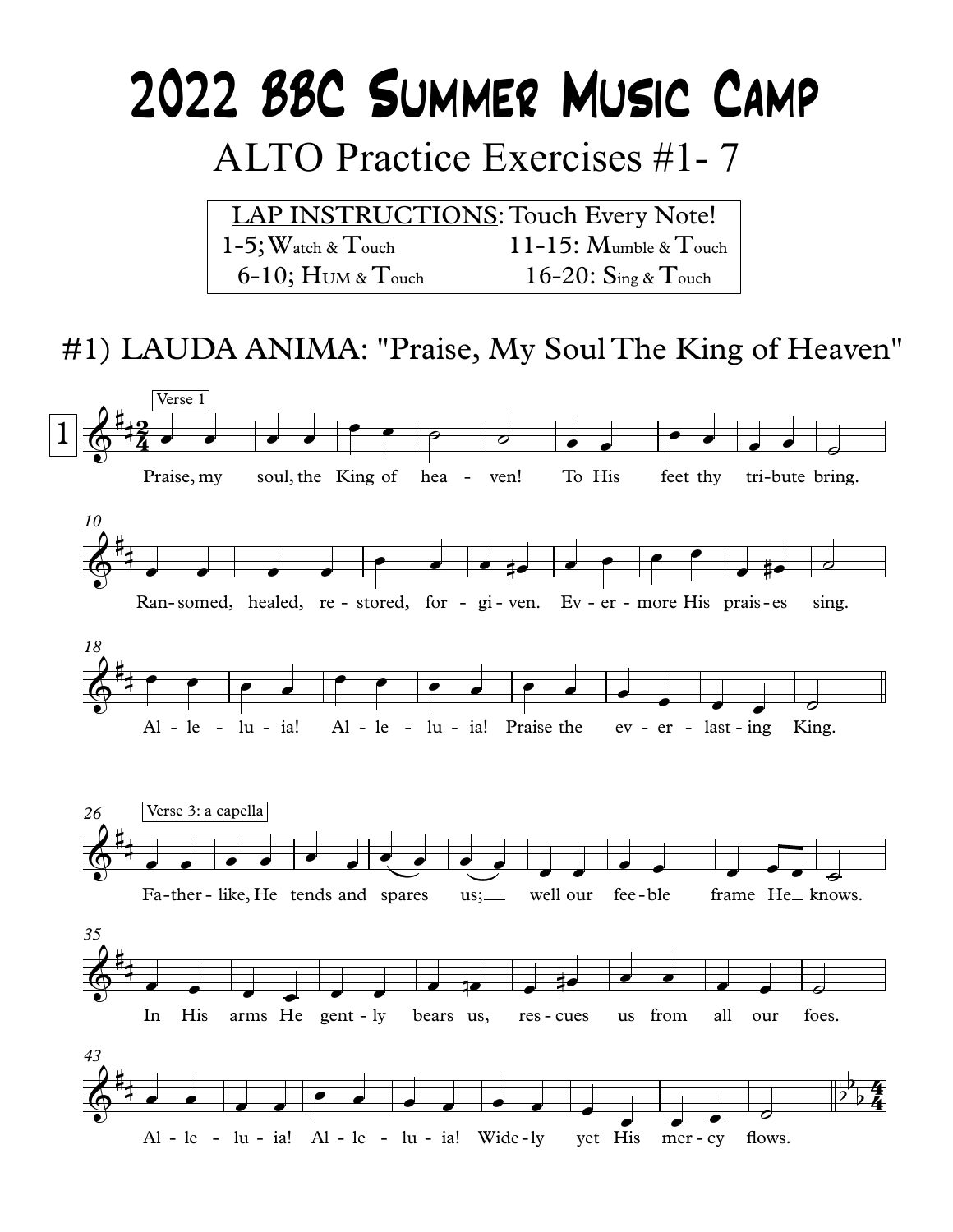#### #2) HANDEL: "But Thanks Be To God" from MESSIAH 2

This amazing piece of music begins with an Alto/Tenor duet asking a very important question. Then, the Choir enters at M25 with The Answer. In the "Answer" from the choir, there are two basic melodic/textual themes;

1) "But Thanks be to God" and a bunch of repetions and variations of that 5 word phrase and

2) "who giveth us the victory thru our Lord Jesus Christ", also with several variations and repetitions.

As you are learning this piece, please do TWO (2) things;

1) see ifyou can detect the 'variations/repetitions' of these two complimentary phrases. This is the "form" of this piece of music and if you can identify it and recognize when it happens,

you have taken a really BIG step in your music reading / music literacy skills! I believe in you!! and

2) be very 'active' in the muscular activity of your consonants, specifically; "th", 'g' and 'v', every time.

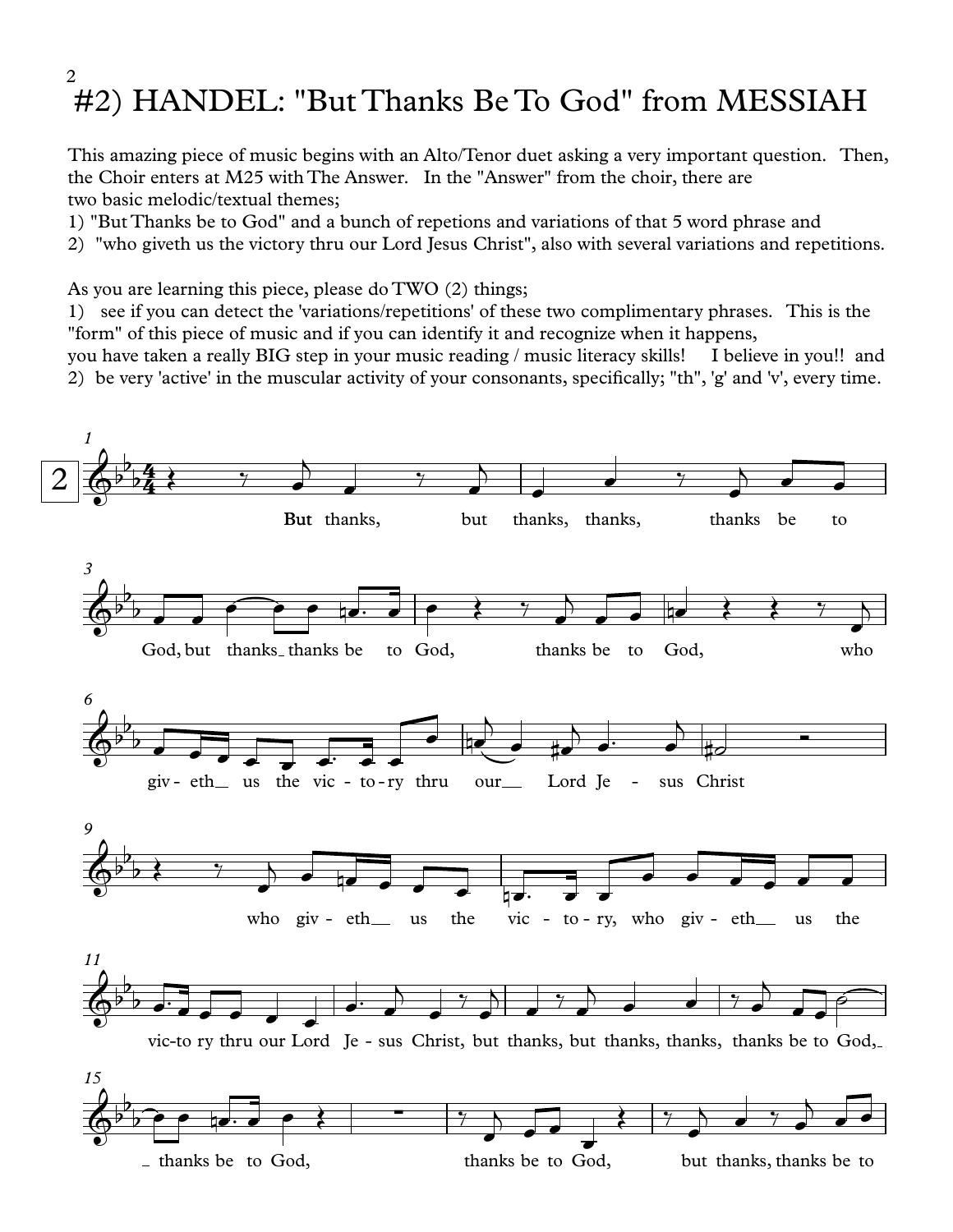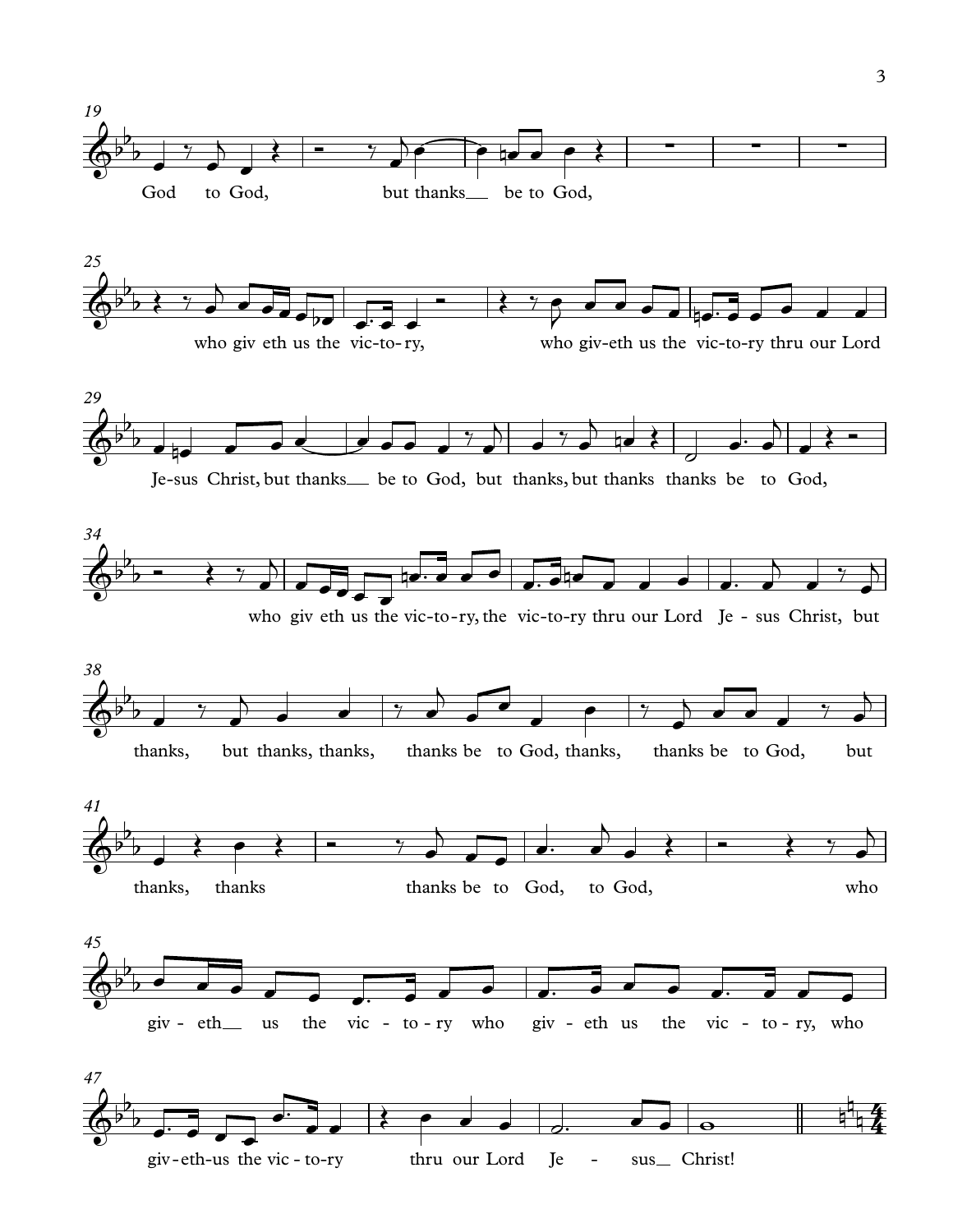

4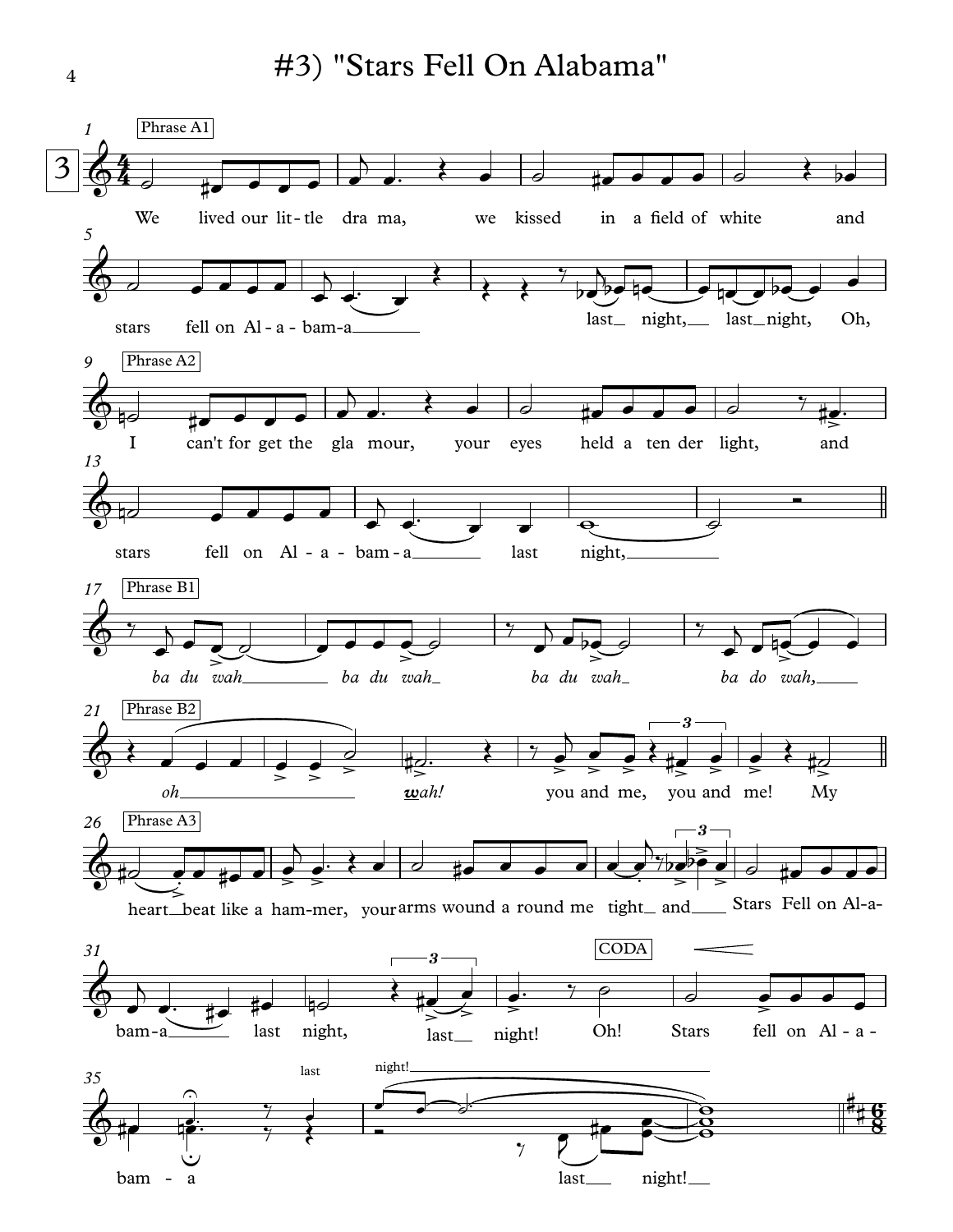## #4) HANDEL: "O Thou That Tellest" from the MESSIAH 5

Our other classical anthem from MESSIAH by Mr. Handel is "O Thou That Tellest Good Tidings To Zion. This piece begins with a very difficult ALTO/TENOR duet. The choir interrupts at M107. Glorious!

As before, there are TWO musical statements that match up with the two textual statements of the piece. 1) O Thou that tellest good tidings to Zion, Arise.

2) Say unto the cities of Juday, Behold!Your God!, the glory of the Lord isrisen upon thee.

So, as you learn this piece, look for the similarities and contrasts, the sequences and melismas. (if you don't yet know what a "sequence" is, or what a "melisma" is, don't panic! We will teach you! You will learn!)

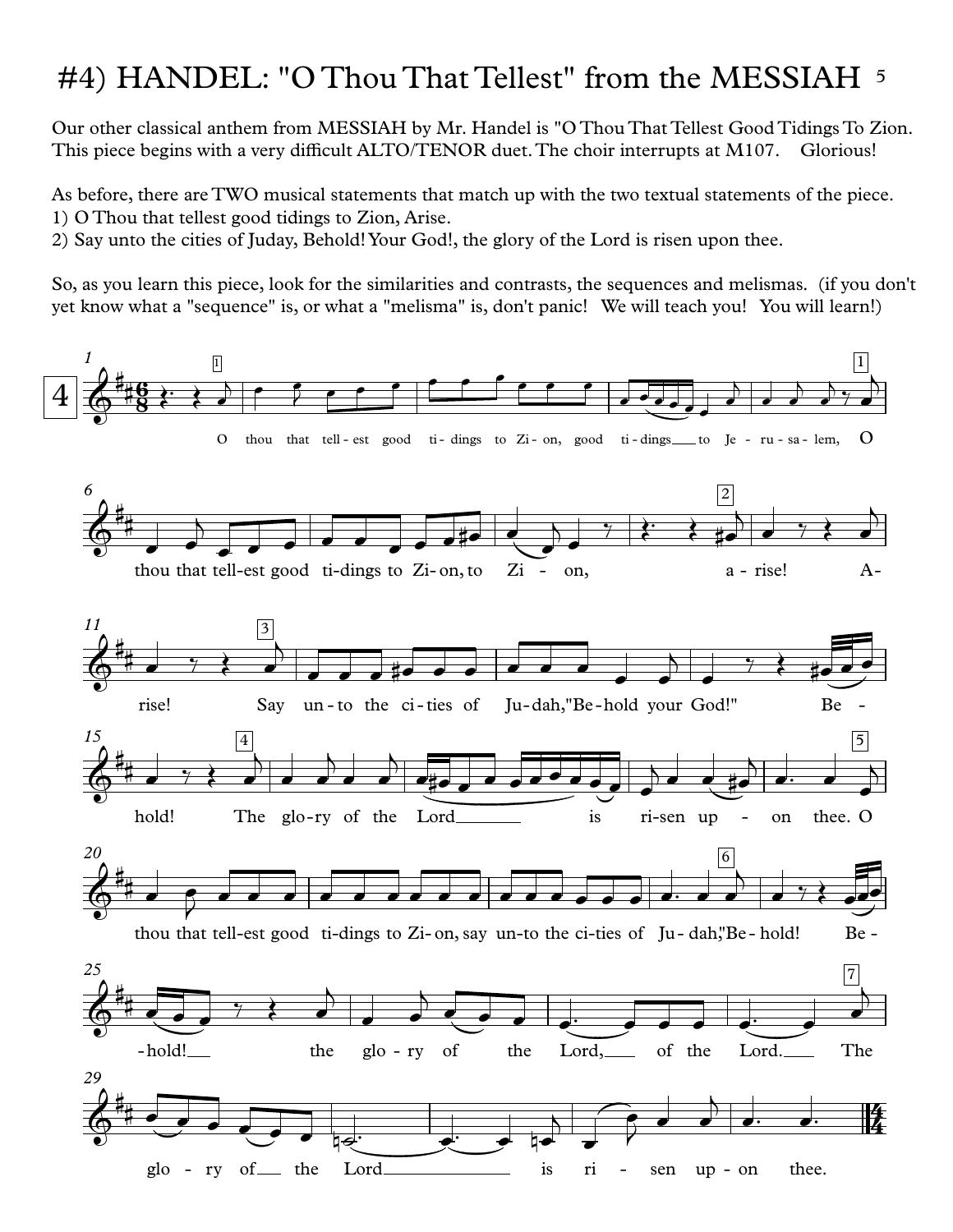## #5) CLONMEL: "ThyWord Is Like A Garden, Lord"



6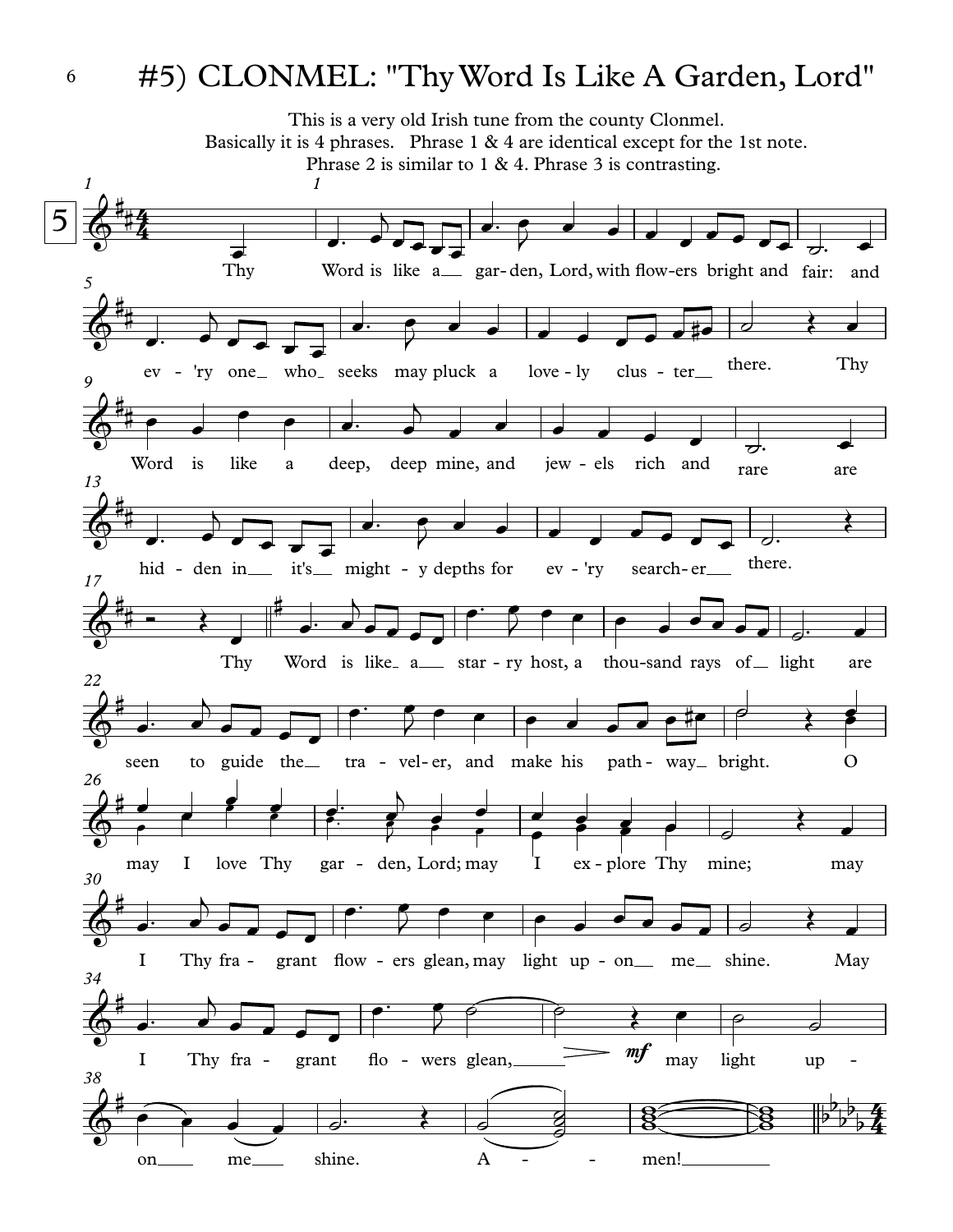### #6) "Just As Much As Ever"

This is a 1960s ballad with a Big-Band Swing style! You are in for a treat!! Thanks!

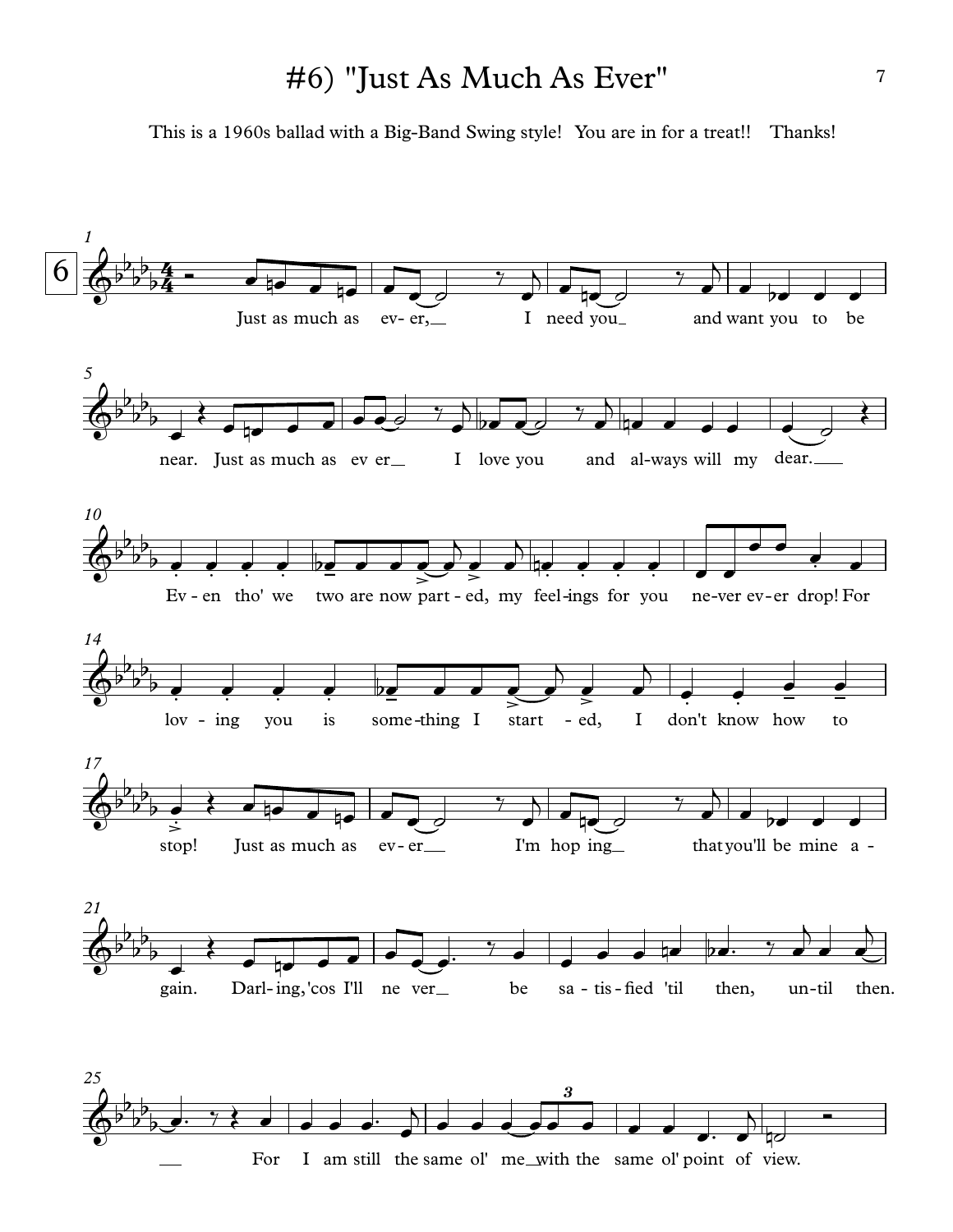













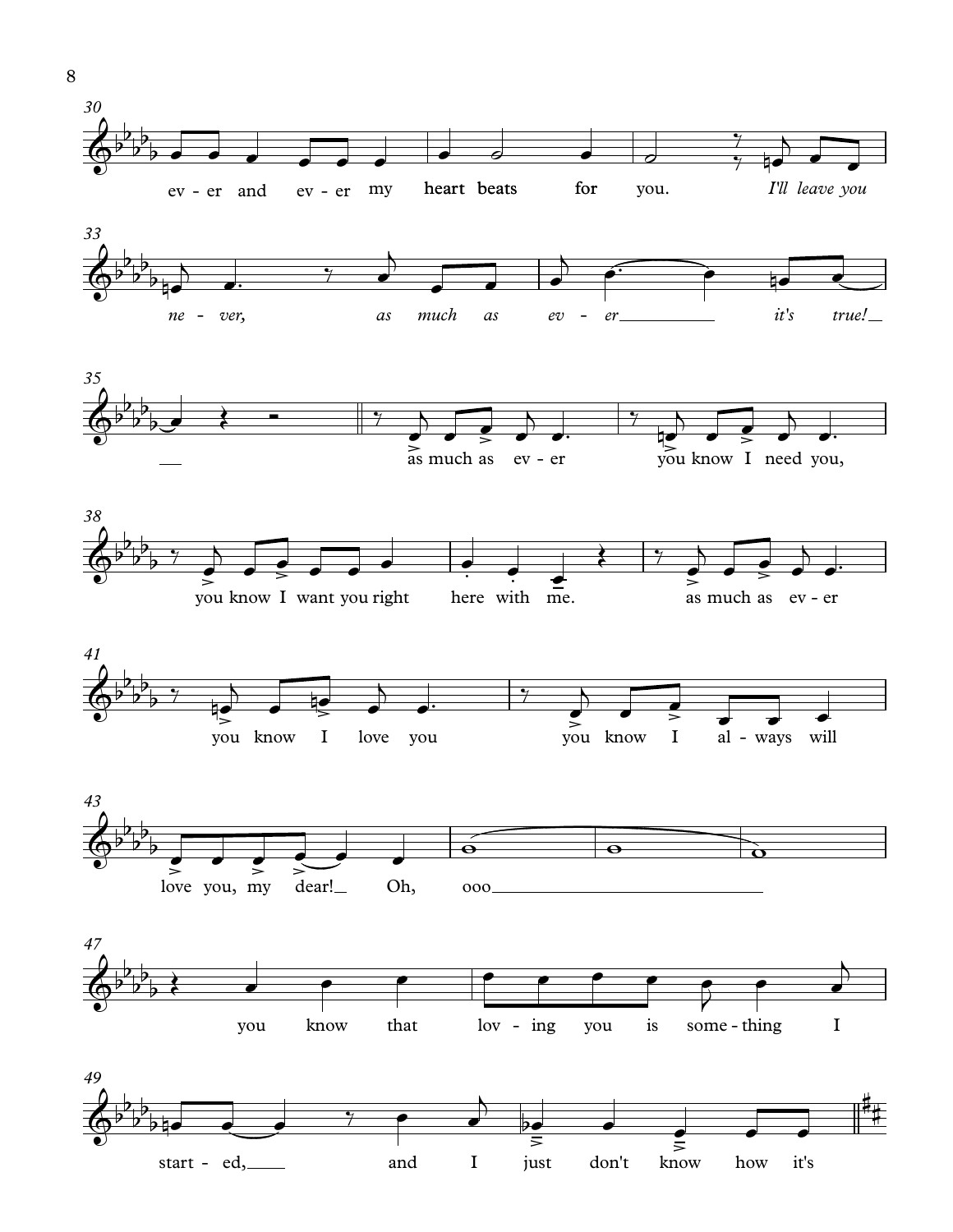

ev - er my heart beats for you!

9